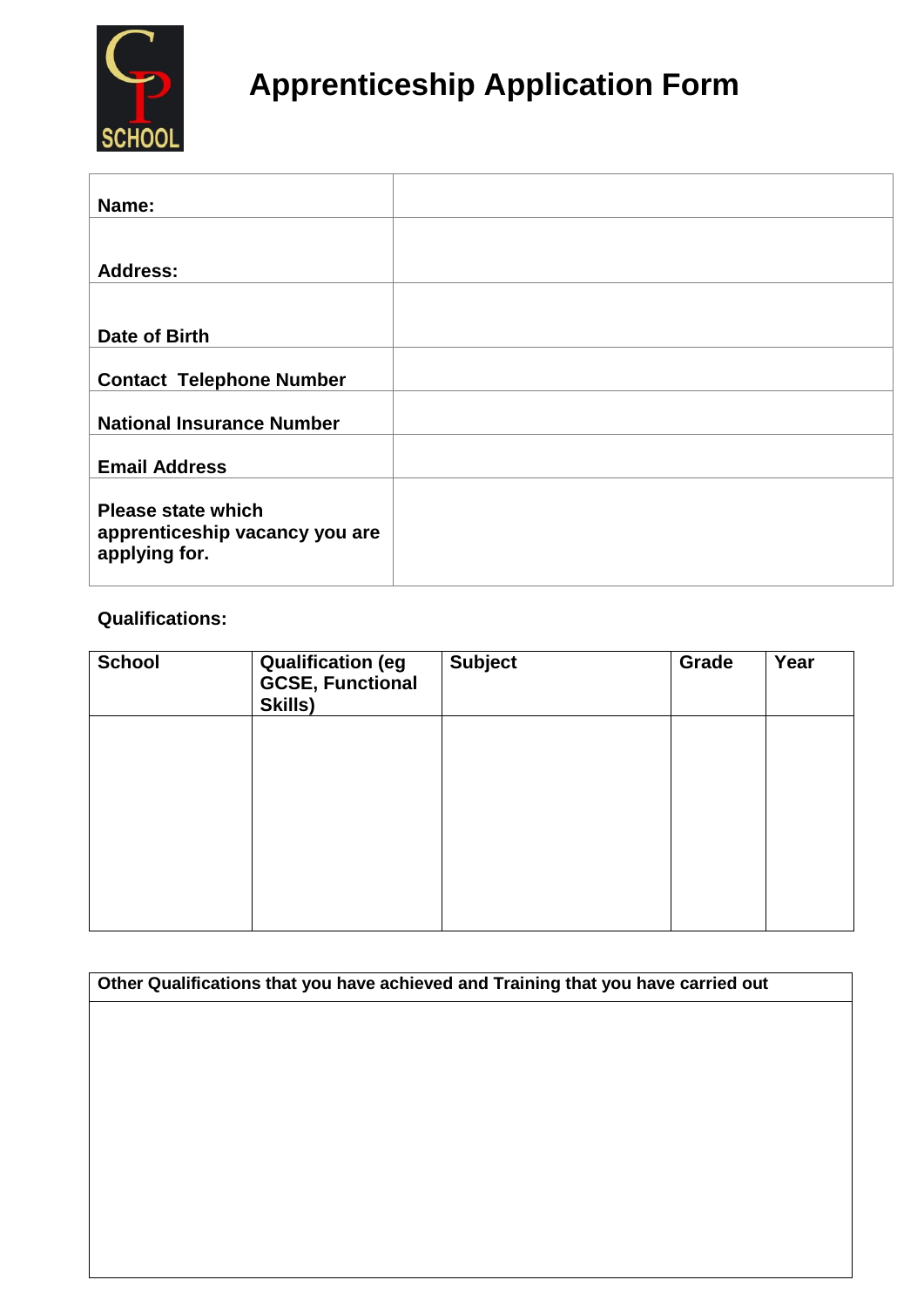**Employment history -** Please provide details of your employment history to include Company name, Dates employed and a brief description of your job role, continue on a separate sheet of paper if necessary

| <b>Present Employer</b>        |  |
|--------------------------------|--|
| <b>Dates Worked</b>            |  |
| <b>Job Title</b>               |  |
| <b>Description of Job Role</b> |  |
|                                |  |
|                                |  |
|                                |  |
|                                |  |
|                                |  |

| <b>Present Employer</b>        |  |
|--------------------------------|--|
| <b>Dates Worked</b>            |  |
| <b>Job Title</b>               |  |
| <b>Description of Job Role</b> |  |
|                                |  |
|                                |  |
|                                |  |
|                                |  |
|                                |  |

| <b>Present Employer</b>        |  |
|--------------------------------|--|
| <b>Dates Worked</b>            |  |
| <b>Job Title</b>               |  |
| <b>Description of Job Role</b> |  |
|                                |  |
|                                |  |
|                                |  |
|                                |  |
|                                |  |

**Work Experience / Voluntary work / responsibility-** Please provide details of any work experience and / or voluntary roles which may be relevant to your application, please also include any examples of where you have taken on some responsibility, i.e. at school / college or in a club etc**.**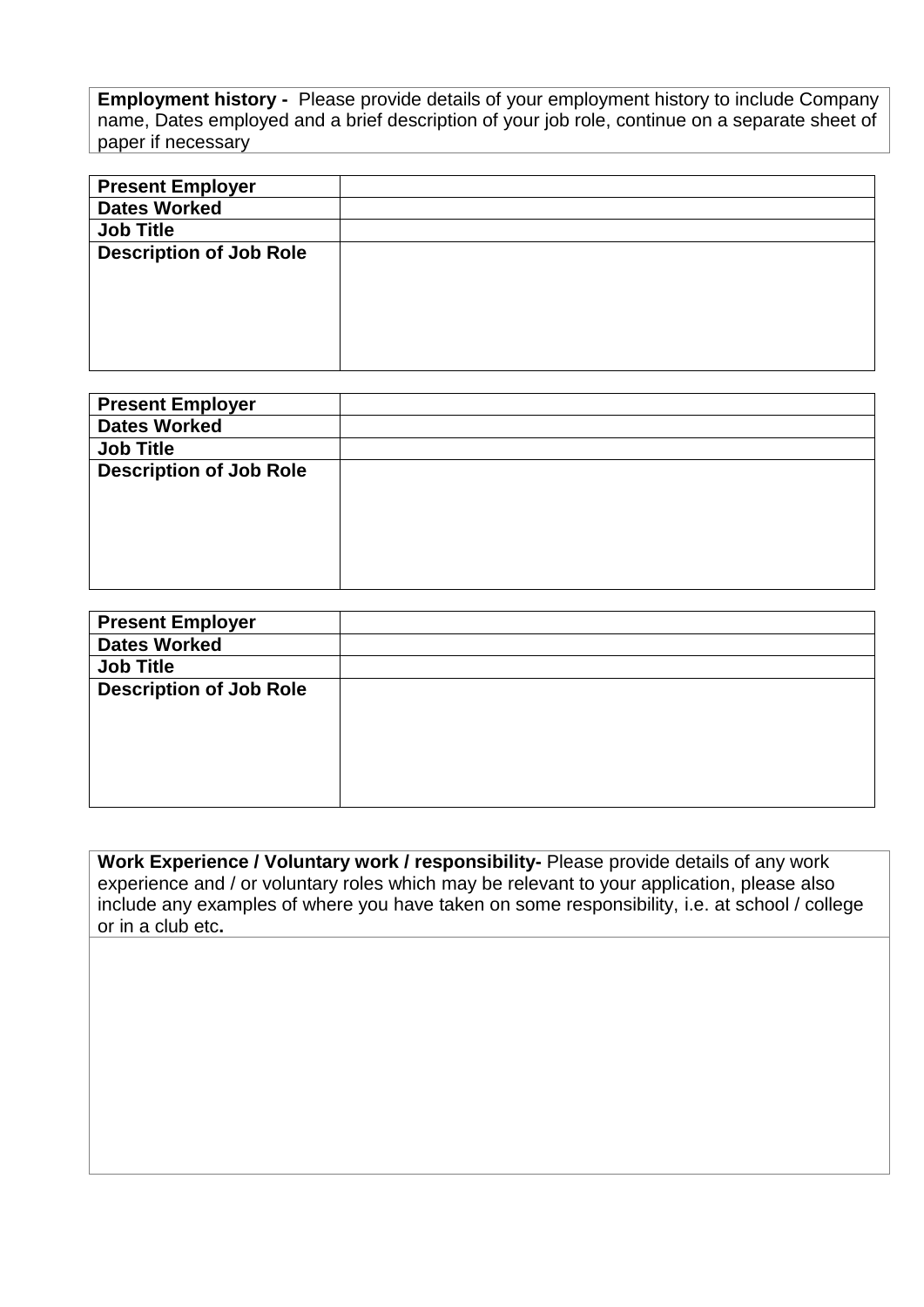**Disability –** Do you consider yourself to have a disability Y/N

If yes do you consider it would affect your ability to carry out this role according to the job description? Y/N

If yes please outline below any reasonable adjustment that could be made to assist you in this role.

**About You -** This is not just a job opportunity – in some cases it's the chance to start your career.

Use this space to tell us why you think you are the right person for us.

| <b>References –</b> please provide the contact details for 2 references. One of your references must be<br>your current or most recent employer or if you are still at school your Head of Year. If you are unable<br>to provide an employment references please provide an alternative e.g. academic or personal |                  |  |  |
|-------------------------------------------------------------------------------------------------------------------------------------------------------------------------------------------------------------------------------------------------------------------------------------------------------------------|------------------|--|--|
| Name:                                                                                                                                                                                                                                                                                                             | Name:            |  |  |
| <b>Position:</b>                                                                                                                                                                                                                                                                                                  | <b>Position:</b> |  |  |
| <b>Address:</b>                                                                                                                                                                                                                                                                                                   | Address:         |  |  |
| Email:                                                                                                                                                                                                                                                                                                            | Email:           |  |  |
| Telephone No.                                                                                                                                                                                                                                                                                                     | Telephone No.    |  |  |